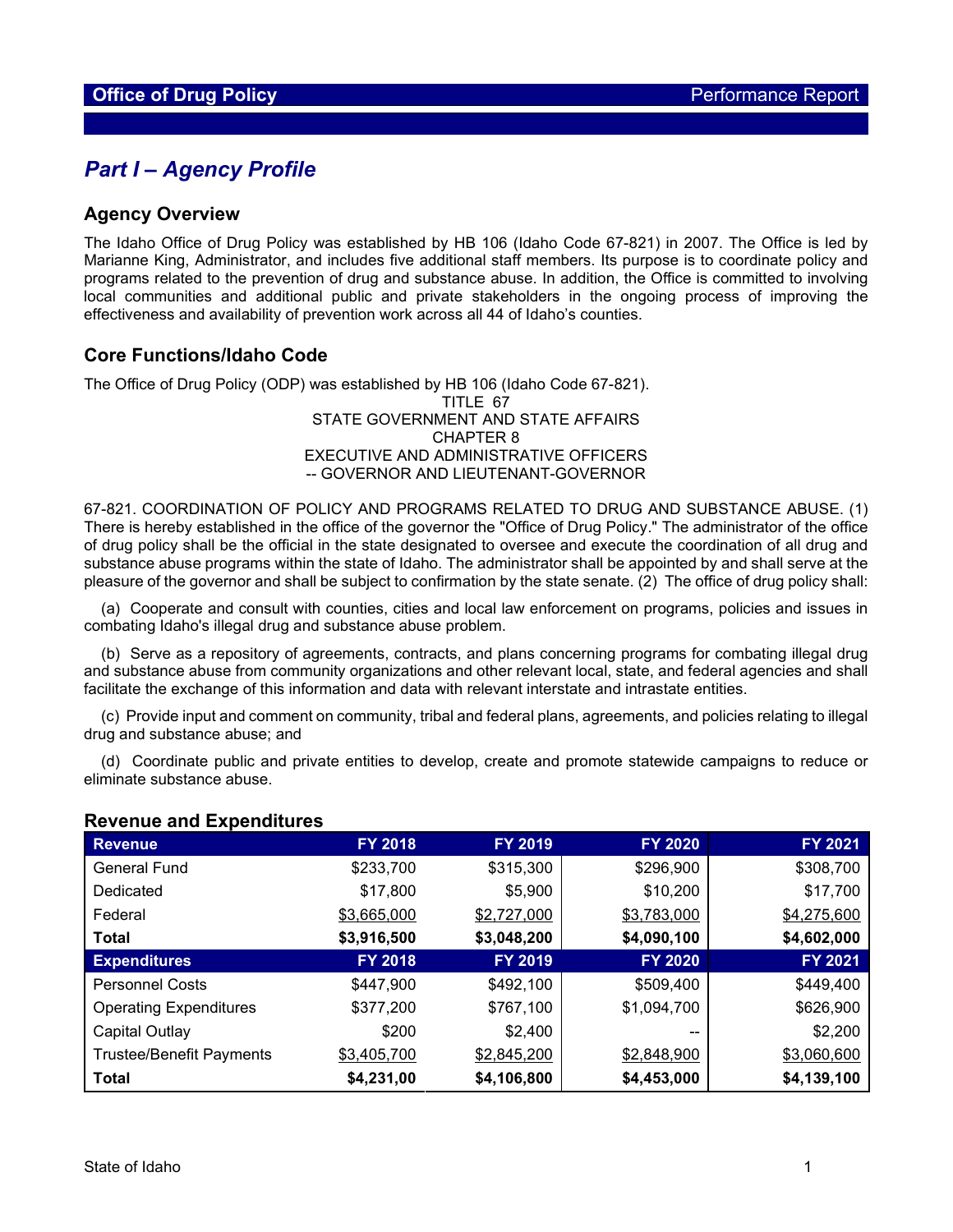### **Profile of Cases Managed and/or Key Services Provided**

| <b>Cases Managed and/or Key Services</b><br><b>Provided</b>                                    | <b>FY 2018</b> | <b>FY 2019</b> | <b>FY 2020</b> | <b>FY 2021</b> |
|------------------------------------------------------------------------------------------------|----------------|----------------|----------------|----------------|
| Educate stakeholders on drug-related<br><b>issues</b>                                          | Complete       | Complete       | Complete       | Complete       |
| Coordinate information dissemination<br>regarding substance abuse including<br>media campaigns | Complete       | Complete       | Complete       | Complete       |
| Collaborate with stakeholders to<br>decrease substance abuse in Idaho                          | Complete       | Complete       | Complete       | Complete       |
| <b>Grant Administration</b>                                                                    | Complete       | Complete       | Complete       | Complete       |

## **FY 2021 Performance Highlights**

- Facilitation of both the 22-member **Governor's Opioid and Substance Use Disorder Advisory Group**, which presented 18 recommendations to the Governor, three of which resulted in legislative action, and the Idaho **Opioid Misuse and Overdose Strategic Plan Workgroup,** which brought together stakeholders from 19 separate agencies/organizations to address the opioid crisis in Idaho**.**
- Administered **two federal grants** to support local communities in identifying, implementing, and sustaining proven evidence-based substance misuse primary prevention programs and activities:
	- o **Substance Abuse Primary Prevention Block Grant** 
		- Funded 56 direct-service providers who reached approximately 20,000 Idaho youth and 200 Idaho parents and caregivers with evidence-based programs and activities, and an estimated one million additional Idahoans through media campaigns and environmental strategies.
	- o **Partnership for Success Grant** 
		- Funded each of Idaho's seven Public Health Districts and 19 local law enforcement agencies to implement regionally specific direct-service programs and/or environmental strategies to reduce underage drinking, marijuana use, and methamphetamine use.
- Created **educational and awareness materials on emerging state and national drug trends** and provided information and resources via print, monthly newsletters, weekly social media content, and online resources. Monthly newsletters disseminated to over 1,300 subscribers; Facebook and Twitter posts reached over 1,600 social media followers.
- Coordinated and conducted four statewide substance abuse awareness campaigns:
	- o Bi-annual statewide National **Prescription Drug Take-Back Days** to raise awareness of the importance of proper disposal of prescription drugs in partnership with **local law enforcement, community coalitions, and the Drug Enforcement Administration.** Supported the organization and promotion of 69 Take Back Day events in communities across Idaho that collected nearly 10,500 lbs. of medication statewide in 2021.
	- o Annual statewide youth-led **Sticker Shock Campaign**, in partnership with **Idaho State Liquor Division (SLD),** to raise awareness of the consequences of underage drinking and providing alcohol to minors. Engaged 20 organizations to hold events with more than 300 youth and parents, adhering 10,000 stickers on paper bags used by SLD statewide.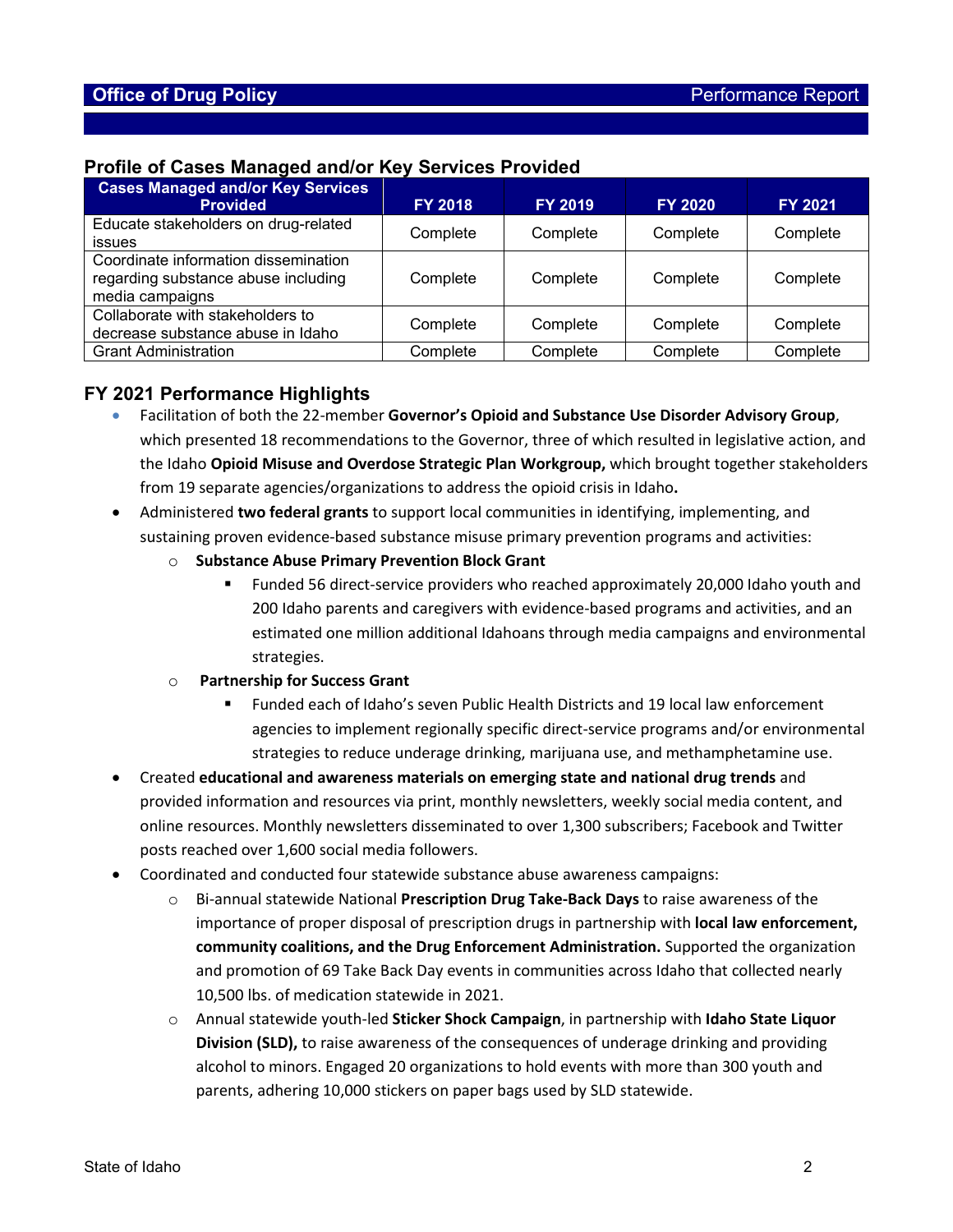- o Annual Idaho **Family Dinner Campaign**, in partnership with the **Idaho Food Bank, Idaho Headstart Association, and the National Family Dinner Project** to educate families on the protective factors associated with sharing a meal. Distributing 26,000 English and 1,000 Spanish Family Dinner Guides to parents and families across Idaho.
- o **Drug Impaired Social Media Campaign,** in partnership with **Idaho Transportation Department,**  with 677,345 impressions on YouTube, 386,109 impressions and 2,900 clicks to the website via Twitter, and 1,700 unique visitors to the website via Snapchat.

# *Part II – Performance Measures*

|    | <b>Performance Measure</b>                                                                                                                       |        | <b>FY 2018</b>                    | <b>FY 2019</b>                                 | FY 2020                                        | <b>FY 2021</b>                                 | FY 2022                                                              |  |
|----|--------------------------------------------------------------------------------------------------------------------------------------------------|--------|-----------------------------------|------------------------------------------------|------------------------------------------------|------------------------------------------------|----------------------------------------------------------------------|--|
|    | Goal 1<br>Strengthen collaborations and partnerships with counties, cities, and local law enforcement to combat substance<br>misuse in Idaho.    |        |                                   |                                                |                                                |                                                |                                                                      |  |
| 1. | Number of                                                                                                                                        | actual | 4                                 | $\overline{7}$                                 | $\overline{7}$                                 | $\overline{7}$                                 |                                                                      |  |
|    | stakeholder<br>meetings per year<br>with<br>representatives of<br>counties, cities,<br>and communities.<br>local law<br>enforcement<br>officials | target | 4                                 | 6 regions of the<br>state visited<br>each year | 6 regions of the<br>state visited each<br>vear | 6 regions of the<br>state visited<br>each year | 7 regions of the<br>state visited<br>each year                       |  |
| 2. | Number of law<br>enforcement<br>agencies<br>supported each<br>year to combat<br>substance use<br>disorders                                       | actual | 8                                 | 42                                             | 50                                             | 28                                             |                                                                      |  |
|    |                                                                                                                                                  | target | 4                                 | 21                                             | 21                                             | 21                                             | 30                                                                   |  |
| 3. | Workgroup<br>participants<br>reporting<br>satisfied/very<br>satisfied with<br>workgroup<br>experience/ out-<br>comes                             | actual |                                   |                                                |                                                |                                                |                                                                      |  |
|    |                                                                                                                                                  | target | <b>New Measure for</b><br>FY 2022 | New Measure for<br>FY 2022                     | New Measure for<br>FY 2022                     | <b>New Measure for</b><br>FY 2022              | 90% of<br>workgroup<br>members report<br>satisfied/very<br>satisfied |  |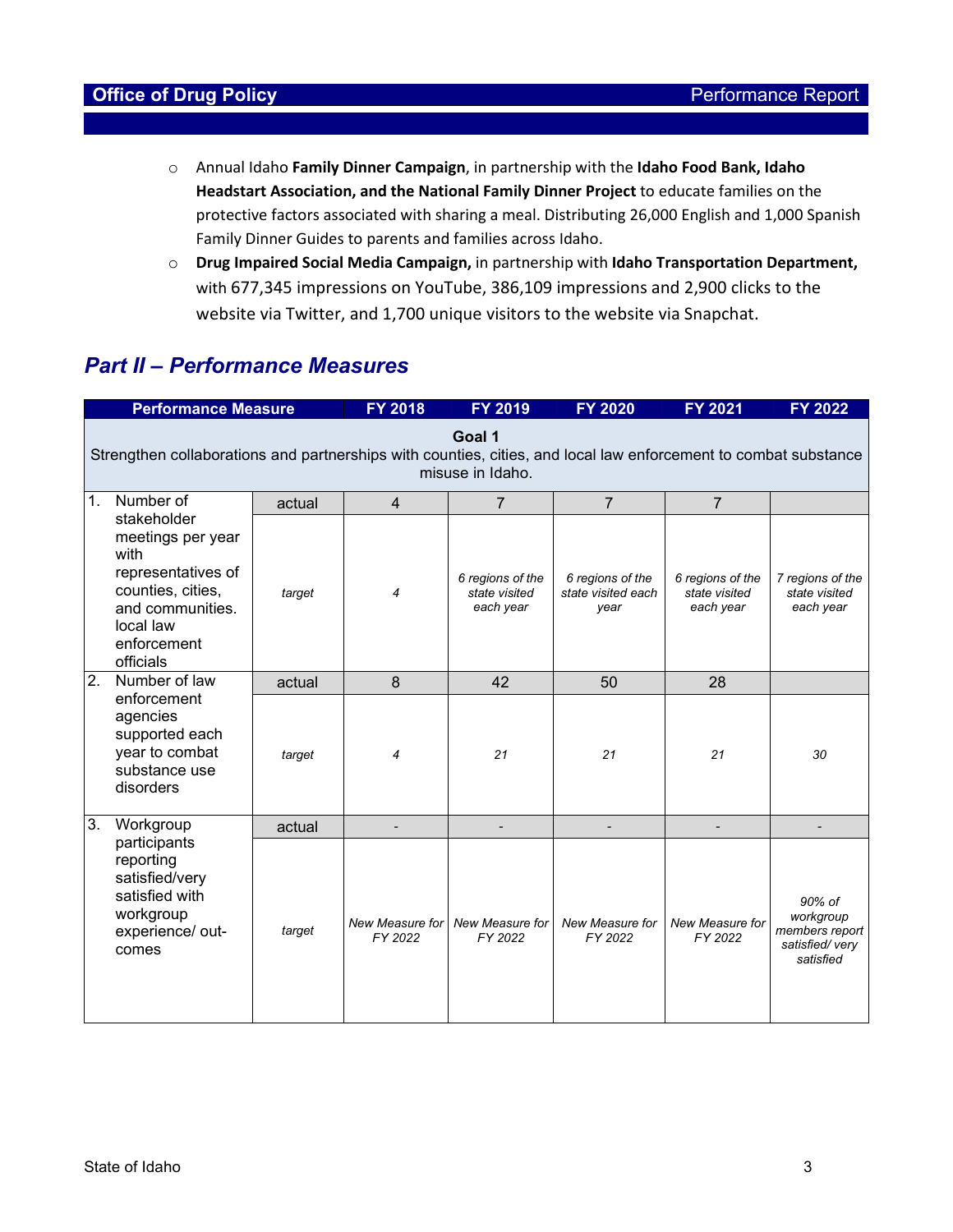# **Office of Drug Policy Property Act 2018 19:30 Performance Report**

| Goal 2<br>Research, identify, recommend, and fund plans, strategies, and evidence-based programs regarding substance<br>abuse prevention and make available to stakeholders throughout Idaho. |                                  |        |  |                                   |  |                                                    |                                                    |                                                    |                                                               |
|-----------------------------------------------------------------------------------------------------------------------------------------------------------------------------------------------|----------------------------------|--------|--|-----------------------------------|--|----------------------------------------------------|----------------------------------------------------|----------------------------------------------------|---------------------------------------------------------------|
| 4. Complete data sets<br>collected from                                                                                                                                                       |                                  |        |  | SPF: 100%<br>SABG: 100%           |  | SPF: 100%<br>SABG: 100%                            | SPF: 100%<br>SABG: 100%                            | SPF: 86%<br>SABG: 100%                             | SPF:<br>SABG:                                                 |
| funded grantees                                                                                                                                                                               |                                  | target |  | 80%                               |  | 80% of grantees<br>will submit year<br>end reports | 80% of grantees<br>will submit year<br>end reports | 80% of grantees<br>will submit year<br>end reports | 90% of<br>grantees will<br>submit year end<br>reports         |
| 5. Provide                                                                                                                                                                                    |                                  |        |  | 77                                |  | 53                                                 | 39                                                 | 32                                                 |                                                               |
| presentations and<br>trainings to<br>grantees and other<br>stakeholders to<br>build skill<br>development to<br>implement<br>prevention<br>activities.                                         |                                  | target |  | 30                                |  | 30                                                 | 30                                                 | 30                                                 | 35                                                            |
| Training<br>6.                                                                                                                                                                                |                                  | actual |  |                                   |  |                                                    |                                                    |                                                    |                                                               |
| reporting<br>satisfied/very<br>satisfied with<br>training<br>comes.                                                                                                                           | participants<br>experience/ out- |        |  | New Measure for<br>FY 2022        |  | New Measure for<br>FY 2022                         | New Measure for<br>FY 2022                         | New Measure for<br>FY 2022                         | 90% of<br>participants<br>report satisfied/<br>very satisfied |
| 7.                                                                                                                                                                                            | Demonstrate 10%                  |        |  |                                   |  |                                                    |                                                    |                                                    |                                                               |
| annual increase in<br>the total number of<br>evidence-based<br>plans.                                                                                                                         |                                  | target |  | New Measure for<br>FY 2022        |  | New Measure for<br>FY 2022                         | New Measure for<br>FY 2022                         | New Measure for<br>FY 2022                         | 62 evidence-<br>based plans<br>funded                         |
| Goal 3<br>Be a resource for stakeholders regarding substance use and misuse policy issues.                                                                                                    |                                  |        |  |                                   |  |                                                    |                                                    |                                                    |                                                               |
| 8. Stakeholders                                                                                                                                                                               |                                  | actual |  |                                   |  |                                                    |                                                    |                                                    |                                                               |
| reporting<br>satisfied/very<br>satisfied with<br>resources<br>provided.                                                                                                                       |                                  | target |  | New Measure for<br>FY 2022        |  | New Measure for<br>FY 2022                         | New Measure for<br>FY 2022                         | New Measure for<br>FY 2022                         | 90% of<br>participants<br>report satisfied/<br>very satisfied |
| Goal 4<br>Partner with public and private entities to implement social norms campaigns to build awareness of substance<br>misuse issues in Idaho.                                             |                                  |        |  |                                   |  |                                                    |                                                    |                                                    |                                                               |
| 9. Reach of                                                                                                                                                                                   |                                  | actual |  |                                   |  |                                                    |                                                    |                                                    |                                                               |
| awareness<br>campaigns.                                                                                                                                                                       |                                  | target |  | <b>New Measure for</b><br>FY 2022 |  | New Measure for<br>FY 2022                         | New Measure for<br>FY 2022                         | New Measure for<br>FY 2022                         | 25% of Idaho<br>Adults ages 25-<br>65 reached                 |